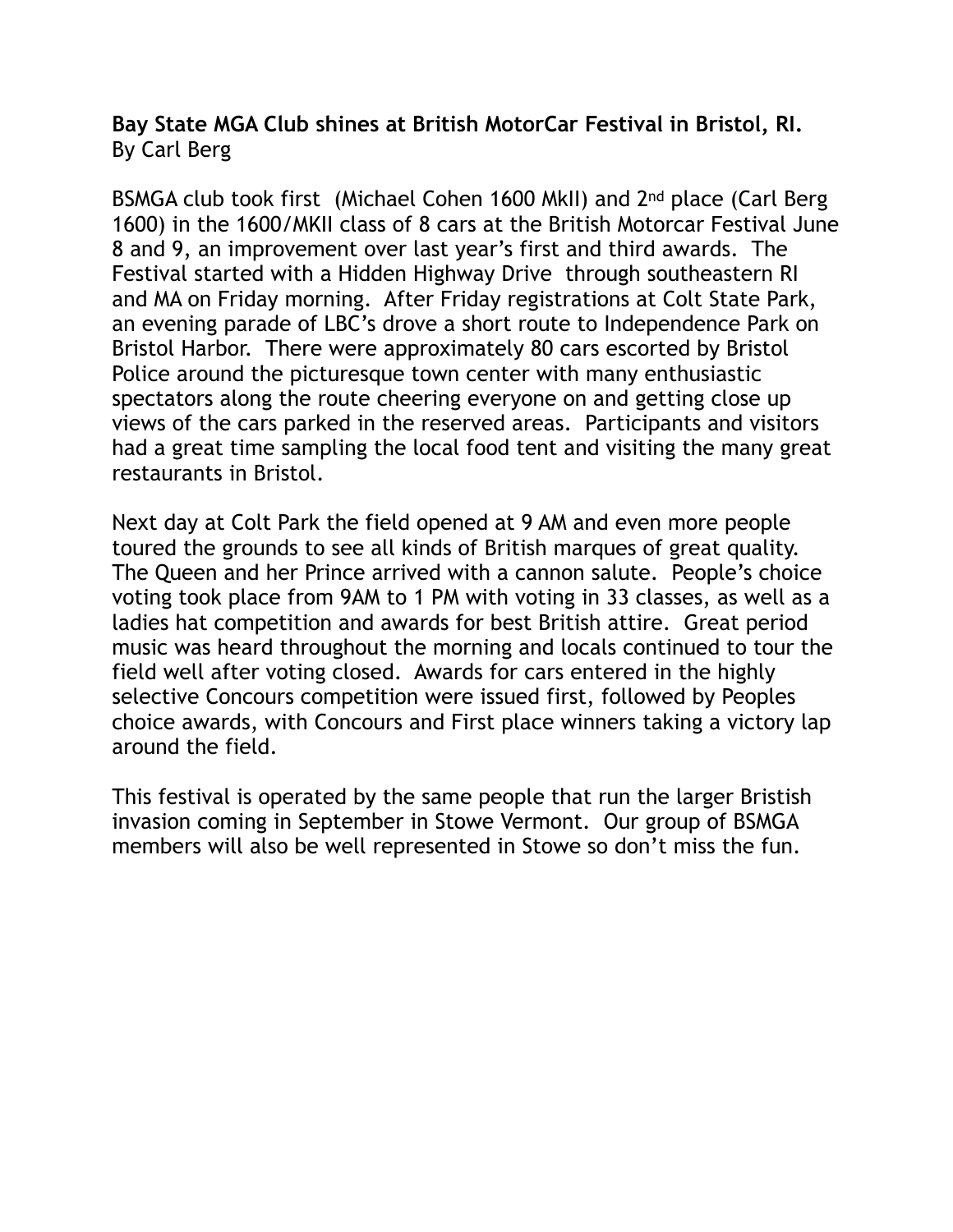## Carl on the way to the show